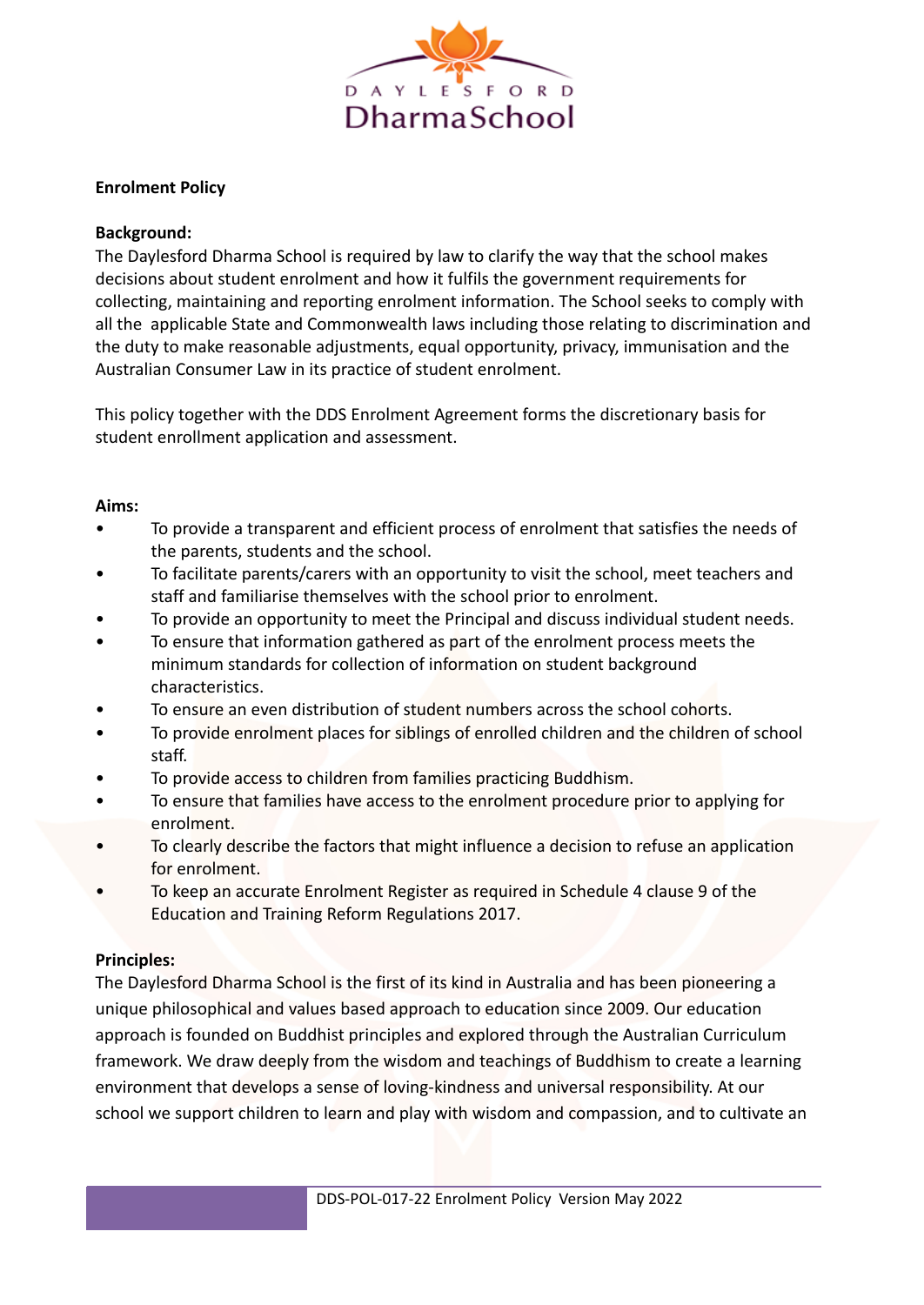open mind and a generous heart, aware of their own unique abilities to contribute to making their world a better place for all.

When parents/carers enrol their child at the School, it is with the understanding that the ethos of the School will be upheld by the students and the parents by agreeing to support the Buddhist philosophies including the 5 precepts, and to abide by the School's Code of Conduct

Students and families of any religious belief or secular background are welcome to join the Daylesford Dharma School community. The school commits to taking into account diversity of all children, including (but not limited to) the needs of Aboriginal and Torres Strait Islander children, children from culturally and linguistically diverse backgrounds, children with disabilities and children who are vulnerable.

# **Responsibilities:**

.

The Principal is responsible for ensuring that all prospective students and their families are introduced to the school and given an opportunity to make an application.

The Principal is responsible for reviewing the circumstances of each student and in consultation with the teacher of the relevant class, coming to a decision about the acceptance of the enrolment.

The Principal is responsible for ensuring an enrolment register is maintained.

The Principal is responsible for ensuring that National data collection requirements are fulfilled.

Teachers are responsible for working with the Principal to interview, review and recommend the selection of students.

Administration staff are responsible for maintaining the enrollment data and registers. This includes creating files, class lists, emergency contact lists, and an enrolment register and under instruction uploading data when required.

# **Assessment Procedure:**

- Daylesford Dharma School does not operate on a 'first in basis'. Where applications for enrolment exceed available vacancies, enrolments are prioritised by:
	- o School families where siblings are already attending Daylesford Dharma **School**
	- o Intention to continue to Grade 1 at Daylesford Dharma School
	- o Date of Application
- Confirmation of enrolment will depend on the physical space and the level of learning/behavioural requirements of the current enrolments.